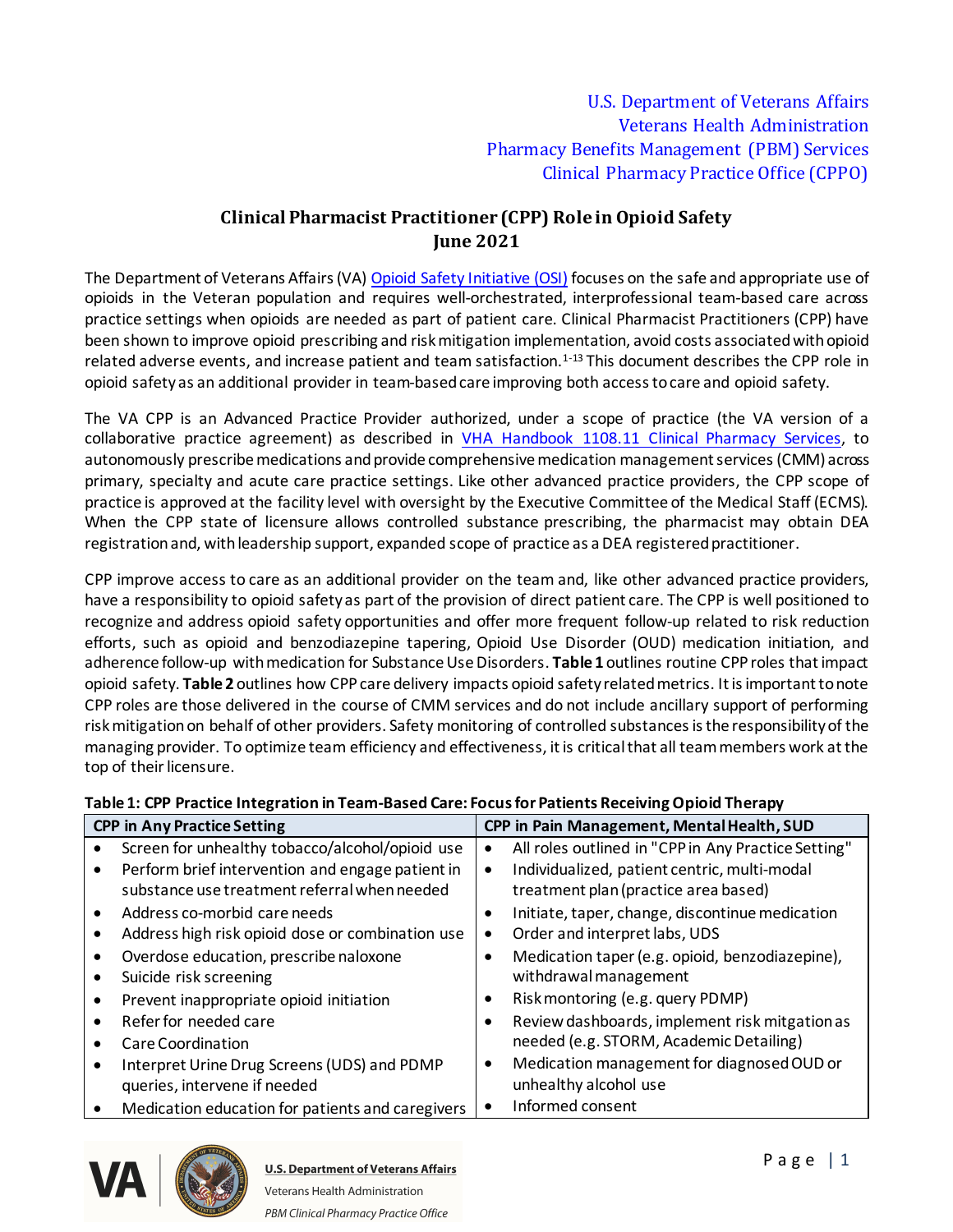| <br><b>Opioid Safety Metric</b>                                                      | <b>Most Common</b>                                                                      | ,,,,,,,,,,,<br>CPP Impact through Comprehensive Medication Management (CMM)                                                                                                                                                                                                                                                                                                      |
|--------------------------------------------------------------------------------------|-----------------------------------------------------------------------------------------|----------------------------------------------------------------------------------------------------------------------------------------------------------------------------------------------------------------------------------------------------------------------------------------------------------------------------------------------------------------------------------|
|                                                                                      | <b>Practice Areas</b>                                                                   | <b>Services</b>                                                                                                                                                                                                                                                                                                                                                                  |
| Rate of Opioid<br>Prescribing                                                        | $\bullet$ PACT<br>• Acute Care<br>• Pain Specialty                                      | • CPP evaluates opioid prescriptions for appropriateness, effectiveness,<br>adherence, and risk mitigation. Patients may be referred, or the CPP may<br>use population management tools to review and coordinate care with the<br>Primary or Specialty Care Provider.<br>• CPP may manage opioid tapersand implement non-opioid based pain<br>treatments to mitigate opioid use. |
| Use of<br>Benzodiazepines in<br>combination with<br>Opioids                          | • Pain Specialty<br>• Mental Health<br>(MH)<br>$\bullet$ PACT                           | • CPP educates the patient related to risk of concomitant use and offers<br>other treatment options.<br>• CPP may initiate and monitor medication tapers or changes as well as<br>withdrawal assessment and symptom management.<br>• CPP may use population management tools to review and coordinate care<br>with the Primary, Pain Specialty or MH Provider.                   |
| <b>High Dose Opioids</b><br>(based on MEDD)                                          | • Pain Specialty<br>$\bullet$ PACT                                                      | . Pain CPP addresses high dose opioiduse and initiates and monitors<br>medication changes and/or tapers.<br>• Patients may be referred, or the CPP may use population management<br>tools to review and coordinate care with the Primary or Specialty Provider                                                                                                                   |
| Naloxone Prescribing                                                                 | All Practice<br>Settings                                                                | • CPP provides opioid overdose education, naloxone education, and<br>prescribes naloxone kits for patients at risk of opioid overdose.<br>• CPP may use population management tools to identify and outreach to<br>patients who may need a naloxone kit.                                                                                                                         |
| Informed Consent for<br>Long Term Opioid<br>Therapy for Chronic<br>Pain (non-cancer) | $\bullet$ PACT<br>• Pain Specialty                                                      | . CPP provides opioid medication education for patients focused on safe use<br>of pain medications, risks, benefits.<br>• CPP may provide "Safe and Responsible Use of Opioids for Chronic Pain - A<br>Patient Education Guide" for patients on chronic opioids as part of<br>provision of care.                                                                                 |
| <b>Urine Drug Testing</b><br>(UDT)                                                   | • Pain Specialty<br>$\bullet$ MH<br>$\bullet$ PACT<br>• Acute Care<br>• Other specialty | • CPP orders UDT as part of safety monitoring, interprets and intervenes on<br>unexpected results for patients they are actively managing or when<br>consulted (e.g. e-consults).<br>• CPP may identify unexpected UDT results and coordinate response with the<br>attending provider.                                                                                           |
| Prescription Drug<br>Monitoring Program<br>(PDMP)                                    | • Pain Specialty<br>$\bullet$ MH<br>$\bullet$ PACT<br>• Acute Care<br>• Other specialty | • CPP performs PDMP queries as part of safety monitoring, interprets and<br>intervenes on unexpected findings for patients they are actively managing<br>or when consulted (e.g. e-consults).<br>• CPP may identify unexpected PDMP results and coordinate response with<br>the attending provider.                                                                              |
| OUD treatment<br>(SUD16 metric - %<br>pts w/OUD receiving<br>medication)             | $\bullet$ PACT<br>$\bullet$ Pain<br>$\bullet$ MH<br>• Acute Care                        | . CPP increases access to OUD treatment by prescribing and managing<br>naltrexone for patients with an OUD diagnosis and collaborating with X-<br>waivered prescribers for buprenorphine induction, stabilization and<br>maintenance phases. CPP refers for higher level of care when indicated.                                                                                 |

## **Table 2: CPP Impact on VHA Metrics related to Opioid Safety**

**Questions related to this Fact Sheet may be directed to VHAPBM Ask PBM Clinical Pharmacy Practice Office**  [VHAPBMAskPBMCPPO@va.gov](mailto:VHAPBMAskPBMCPPO@va.gov)**.**